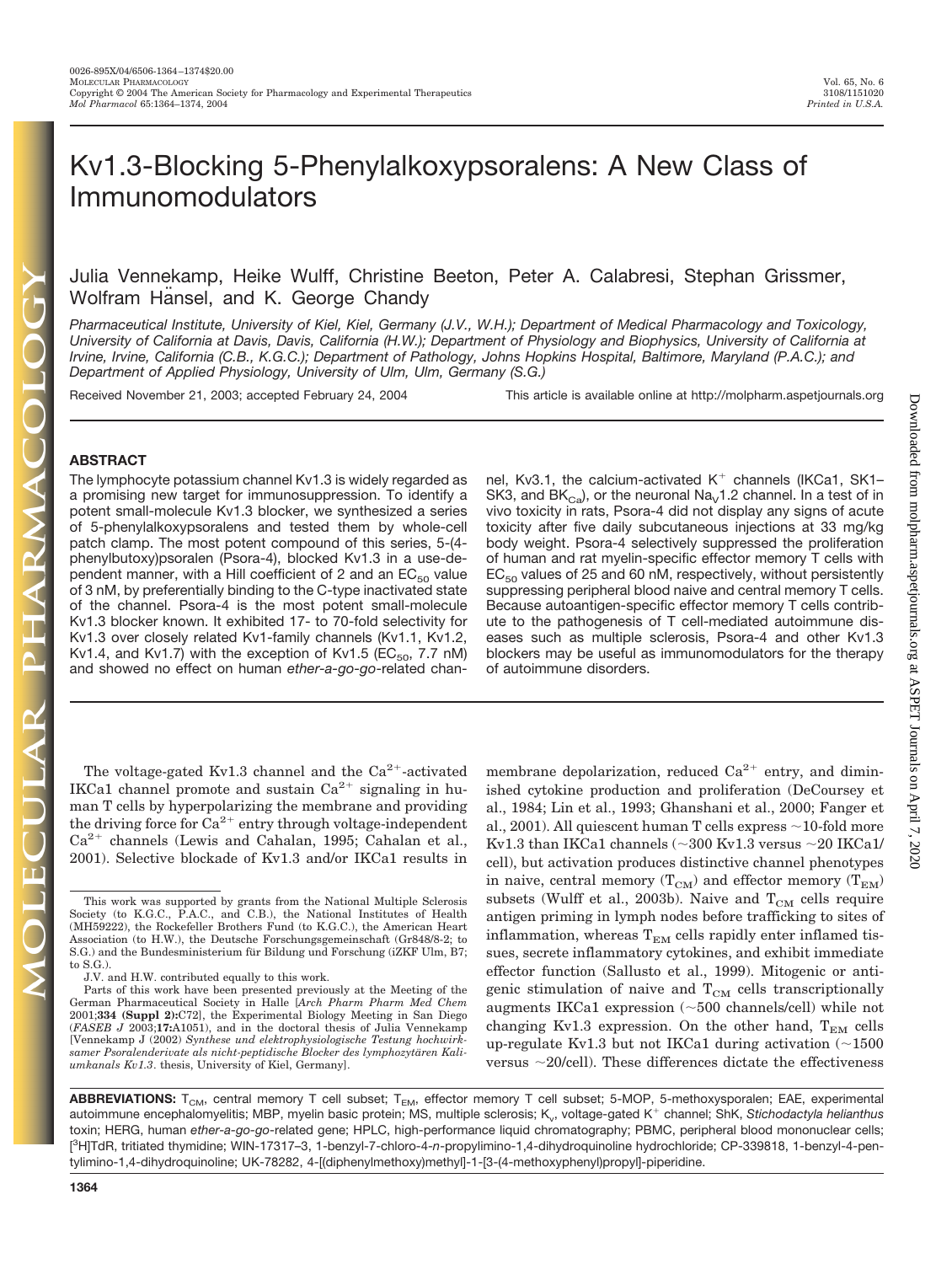of Kv1.3 and IKCa1 blockers in suppressing proliferation of naive/ $T_{CM}$  versus  $T_{EM}$  cells. Naive/ $T_{CM}$  cells are initially sensitive to Kv1.3 blockade but rapidly escape Kv1.3 inhibition by up-regulating IKCa1 and become sensitive to IKCa1 blockade. In contrast, Kv1.3 blockers persistently and potently suppress the proliferation of  $T_{EM}$  cells. The recent discovery that myelin-reactive T cells from patients with multiple sclerosis (MS) are Kv1.3-dependent  $T_{EM}$  cells (Wulff et al., 2003b) that arise as a consequence of repeated antigenic stimulation during the course of disease and contribute to disease pathogenesis has raised interest in developing Kv1.3 blockers for the therapy of autoimmune disorders.

Several peptide and small-molecule inhibitors of Kv1.3 have been developed over the last two decades (Chandy et al., 2001; Wulff et al., 2003a). The most potent peptide inhibitor, ShK, from the Caribbean sea anemone *Stichodactyla heli*anthus  $(K_d, 11 \text{ pM})$ , inhibits proliferation of  $T_{EM}$  cells with an  $EC_{50}$  of 400 pM. ShK and kaliotoxin, another Kv1.3 blocker, prevented and reversed the symptoms of experimental autoimmune encephalomyelitis (EAE), an animal model for MS, produced by the transfer of  $Kv1.3^{high}$  myelin-specific rat memory cells into naive rat recipients (Beeton et al., 2001a,b). No side effects were observed. These peptides have potential therapeutic usefulness for autoimmune disorders but have to be administered parenterally, have a short circulating half-life, and their toxicity profiles remain to be determined.

Small-molecule inhibitors of Kv1.3 have chemically diverse structures. Tetraethylammonium and 4-aminopyridine with millimolar potency for the channel prevented EAE in rats at concentrations that suppressed mitogen-induced proliferation of these cells (Judge et al., 1997a,b). The first small molecules to exhibit nanomolar potency were the iminodihydroquinolines (WIN-17317–3, CP-339818) and the benzyl piperidines (UK-78282), but these were not developed further because of a lack of specificity for Kv1.3. Subsequent efforts led to the development of correolide and *trans*-*N*-propylcarbamoyloxy-4-phenyl-4[3-(2-methoxyphenyl)-3-oxo-2-azaprop-1-yl]cyclohexanone by Merck, dichlorophenylpyrazolopyrimidines by Bristol-Myers Squibb Co., and sulfamidebenzamidoindanes by Icagen (reviewed in Wulff et al., 2003a). None is selective and/or particularly potent for Kv1.3, necessitating a search for better blockers.

In the early 1990s, anecdotal reports from Chile and Austria suggesting that tea made from *Ruta graveolens* alleviated the symptoms of MS instigated a search for the pharmacologically active agent. Because extracts from *R. graveolens* blocked delayed-rectifier K<sup>+</sup> currents in nodes of Ranvier (Bohuslavizki et al., 1994), blockade of  $K^+$  currents, either in demyelinated neurons or in myelin-reactive lymphocytes, was thought to underlie the beneficial effects of *R. graveolens*. Through extensive screening, 5-methoxypsoralen (5-MOP), a compound clinically used in the therapy of psoriasis, was identified as the major  $K^+$  channel-blocking principle of *R. graveolens* (Bohuslavizki et al., 1994); it blocked Kv1.2 channels in neurons and Kv1.3 channels in T cells. 5-MOP reportedly improved functional deficits in MS patients (Bohuslavizki et al., 1993), but its phototoxic activity precluded its use as a therapeutic for MS. We therefore generated a nonphototoxic psoralen called H37 (Wulff et al., 1998) that suppressed cytokine secretion and proliferation of myelin-reactive encephalitogenic rat memory T cells (Strauss

et al., 2000), but its micromolar affinity for Kv1.3 necessitated further analog development.

In the present study, we describe Psora-4, a 5-phenylalkoxypsoralen that preferentially binds to the C-type inactivated state of Kv1.3. Psora-4 blocks Kv1.3 with an  $EC_{50}$ value of 3 nM, making it the most potent small-molecule Kv1.3 inhibitor known. Psora-4 preferentially suppresses the proliferation of human and rat  $T_{EM}$  cells and does not cause acute toxicity when administered in vivo. Psora-4 may have use as a therapeutic in autoimmune disorders.

# **Materials and Methods**

**Chemistry.** 5-MOP was purchased from Roth (Karlsruhe, Germany). 5-Hydroxypsoralen was prepared from 5-MOP through ethercleavage with  $Mgl<sub>2</sub>$  in anhydrous diethyl ether (Schoenberg and Aziz, 1953). The 5-phenylalkoxypsoralens (compounds 1–9 in Fig. 1) and the 5-cyclohexylalkoxypsoralens (compounds 10–12) were synthesized starting from 5-hydroxypsoralen according to the following general method: a mixture of 5-hydroxypsoralen, anhydrous  $K_2CO_3$ , a catalytic amount of KI, and the respective alkylating agent were heated to reflux in anhydrous acetone under nitrogen. After completion of the reaction, the mixture was poured into ice-cold water, acidified with HCl, and the resulting precipitate was collected by vacuum filtration and dissolved in  $\rm CH_2Cl_2$ . This solution was washed with NaOH (2%) several times, dried over  $\text{Na}_2\text{SO}_4$ , concentrated under reduced pressure, and the residue was recrystallized. Compounds were characterized by melting point, IR, <sup>1</sup>H and <sup>13</sup>C NMR (for numbering, see compound 1 in Fig. 1), mass spectrometry, and combustion analysis.  ${}^{13}$ C data are given only for Psora-4 (compound 4) and are available upon request for the other compounds. IR data are also available on request.

**5-Benzyloxypsoralen (Compound 1).** This was prepared as described previously (Caporale and Antonello, 1958).

**5-(2-Phenylethoxy)psoralen (Compound 2).** 5-Hydroxypsoralen (150 mg, 0.7 mmol), 2-phenylethylbromide (2.0 ml, 14.8 mmol), and  $K_2CO_3$  (0.2 g) were heated in 10 ml of acetone for 5 h. The product was recrystallized from methanol/ $H<sub>2</sub>O$  (80:20) as a yellowish solid (90 mg, 40%): m.p. = 154.5°C; <sup>1</sup>H NMR (CDCl<sub>3</sub>)  $\delta$  3.18 (t, 2 H, <sup>3</sup>*I* – 6.7 H<sub>7</sub>  $J = 6.7$  Hz, 5-OCH<sub>2</sub>C<sub>H<sub>2</sub>C<sub>6</sub>H<sub>5</sub></sub>), 4.65 (t, 2 H, <sup>3</sup> $J = 6.7$  Hz,  $5\text{-} \text{O}\text{C}\underline{\text{H}}_2\text{C}\text{H}_2\text{C}_6\text{H}_5$ ), 6.21 (d, 1 H,  ${}^3\!J$  = 9.8 Hz, H-3), 6.84 (dd, 1 H,  ${}^3\!J$  =  $2.4$  Hz,  $5J = 0.9$  Hz, H-4'),  $7.14$  (s, br, 1 H, H-8),  $7.28$  to  $7.38$  [m, 5 H, 5-O(CH<sub>2</sub>)<sub>2</sub>C<sub>6</sub>H<sub>5</sub>], 7.56 (d, 1 H, <sup>3</sup>J = 2.4 Hz, H-5'), 7.94 (d, 1 H, <sup>3</sup>J =  $9.8$  Hz, H-4); MS  $m\,{\rm /z}$   $306$   $({\rm M^+}),$   $106,$   $105$   $({\rm C_8H_9^+}),$   $103,$   $89,$   $79,$   $78,$   $77$  $(\mathrm{C_6H_5^+}),$  63, 51  $(\mathrm{C_4H_3^+}).$  Calculated for  $\mathrm{C_{19}H_{14}O_4}$  (306.32): C, 74.50%; H, 4.61%; O, 20.89%. Found: C, 74.43%; H 4.67%.

**5-(3-Phenylpropoxy)psoralen (Compound 3).** 5-Hydroxypsoralen (300 mg, 1.5 mmol), 3-phenylpropylbromide (0.3 ml, 2.0 mmol), and  $K_2CO_3$  (0.6 g) were heated in 15 ml of acetone for 8 h. The product was recrystallized from ethanol/ $H<sub>2</sub>O$  (80:20) as a yellowish solid (120 mg, 25%): m.p. = 109°C; <sup>1</sup>H NMR (CDCl<sub>3</sub>)  $\delta$  2.22 (quint, 2  $H, {}^{3}J = 6.9$  Hz, 5-OCH<sub>2</sub>CH<sub>2</sub>CH<sub>2</sub>C<sub>6</sub>H<sub>5</sub>), 2.88 [t, 2 H, <sup>3</sup> $J = 7.5$  Hz, 5-O(CH<sub>2</sub>)<sub>2</sub>C<u>H</u><sub>2</sub>C<sub>6</sub>H<sub>5</sub>], 4.46 [t, 2 H, <sup>3</sup>J = 6.3 Hz, 5-OCH<sub>2</sub>(CH<sub>2</sub>)<sub>2</sub>C<sub>6</sub>H<sub>5</sub>], 6.27 (d, 1 H,  ${}^{3}J = 9.8$  Hz, H-3), 6.85 (dd, 1 H,  ${}^{3}J = 2.2$  Hz,  ${}^{5}J = 0.8$ Hz, H-4'), 7.13 (s, 1 H, H-8), 7.21 to 7.34 [m, 5 H, 5-O(CH<sub>2</sub>)<sub>3</sub>C<sub>6</sub>H<sub>5</sub>], 7.55 (d, 1 H,  ${}^{3}J = 2.4$  Hz, H-5'), 8.10 (d, 1 H,  ${}^{3}J = 9.8$  Hz, H-4); MS  $m/z$  320 (M<sup>+</sup>), 202 (M-C<sub>9</sub>H<sub>10</sub>), 174 (202-CO<sup>+</sup>), 119 (C<sub>9</sub>H<sub>11</sub>), 92, 91  $(C_7H_7^+)$ , 89, 65  $(C_5H_5^+)$ , 51  $(C_4H_3^+)$ , 41. Calculated for  $C_{20}H_{16}O_4$ (320.34): C, 74.99%; H, 5.03%; O, 19.98%. Found: C, 74.20%; H, 5.14%.

**5-(4-Phenylbutoxy)psoralen (Compound 4).** 5-Hydroxypsoralen (300 mg, 1.5 mmol), 4-phenylbutylchloride (0.5 ml, 3.0 mmol), and  $K_2CO_3$  (0.6 g) were heated in 15 ml of acetone for 31 h. The product was recrystallized from ethanol/ $H<sub>2</sub>O$  (90:10) as a white solid (109 mg, 22%): m.p. =  $98^{\circ}$ C; <sup>1</sup>H NMR (CDCl<sub>3</sub>)  $\delta$  1.86 to 1.91 [m, 4 H, 5-OCH<sub>2</sub>(CH<sub>2</sub>)<sub>2</sub>CH<sub>2</sub>C<sub>6</sub>H<sub>5</sub>], 2.73 [t, 2 H,  $J = 7.2$  Hz,  $5\text{-}O(CH_2)_3CH_2C_6H_5$ , 4.44 [t, 2 H,  ${}^3J = 6.0$  Hz,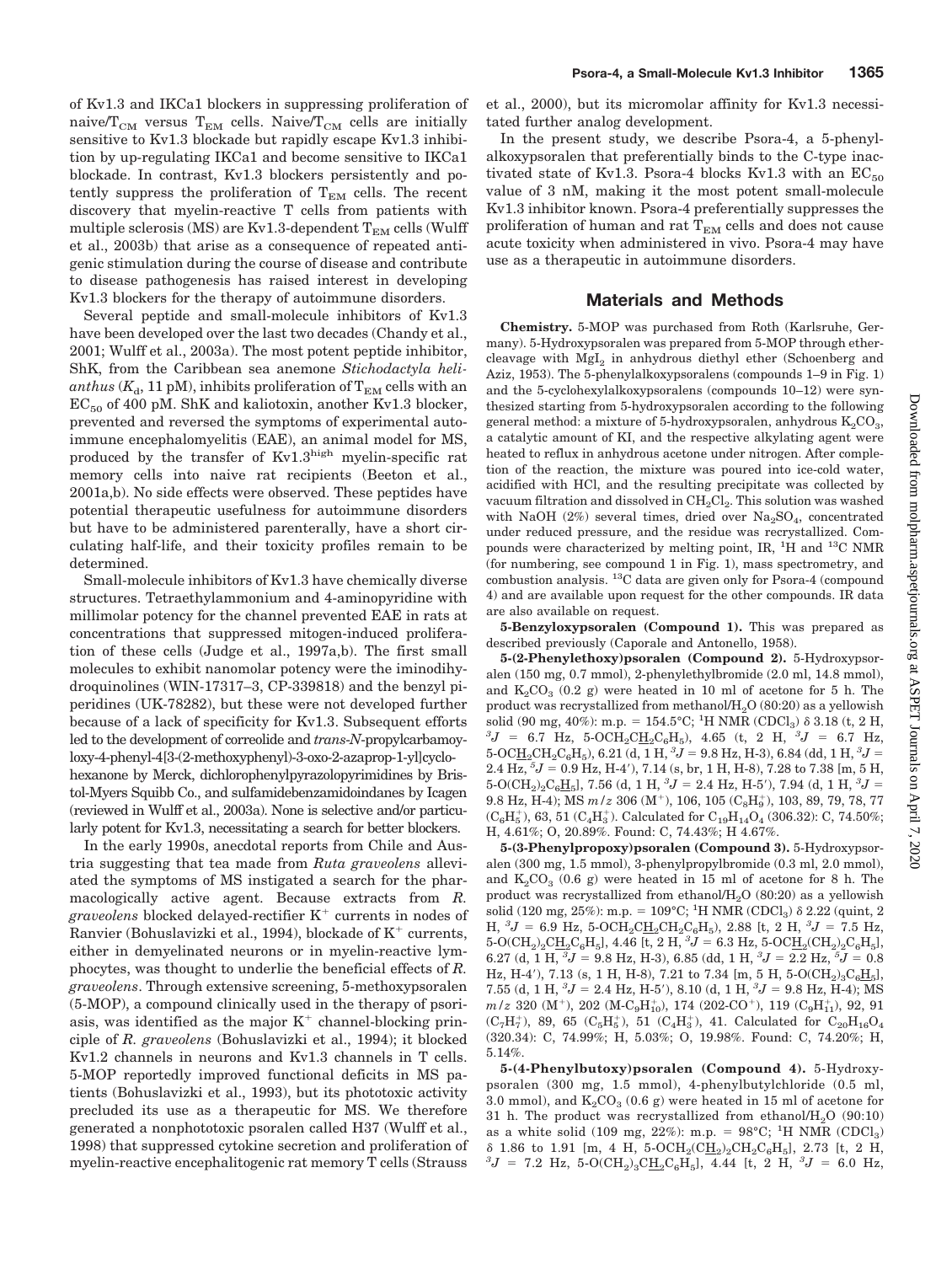${}^{3}J = 2.4$  Hz,  ${}^{5}J = 1.0$  Hz, H-4'), 7.13 (dd, 1 H,  ${}^{5}J = 0.9$  Hz,  ${}^{5}J = 2.4$  Hz,  ${}^{5}J = 1.0$  Hz, H-4'), 7.13 (dd, 1 H,  ${}^{5}J = 0.9$  Hz,  ${}^{5}J = 0.9$ 0.7 Hz, H-8), 7.18 to 7.23 and 7.27 to 7.33 [2 m, 3 H and 2 H,  $5\text{-}O(CH_2)_4C_6H_5$ , 7.57 (d, 1 H,  ${}^3J = 2.4$  Hz, H-5'), 8.12 (dd, 1 H,

 ${}^{3}J = 9.8$  Hz,  ${}^{5}J = 0.7$  Hz, H-4); <sup>13</sup>C NMR (CDCl<sub>3</sub>)  $\delta$  27.70 and 29.56  $[5\text{-}OCH_2(\underline{CH}_2)_2CH_2C_6H_5]$ , 35.52  $[5\text{-}O(CH_2)_3\underline{CH}_2C_6H_5]$ , 72.82  $[5-O\underline{CH}_2(CH_2)_3C_6H_5]$ , 93.95 (C-8), 105.10 (C-4'), 106.83 (C-4a), 112.62 (C-3), 113.35 (C-6), 126.03 (C-4"), 128.41 and 128.46 (C-2",



Fig. 1. Chemical structures of 5-MOP and its analogs Psora-1 through Psora-12. The numbering of the psoralen system (shown for Psora-1) is in accordance with the nomenclature most commonly used in biochemical literature.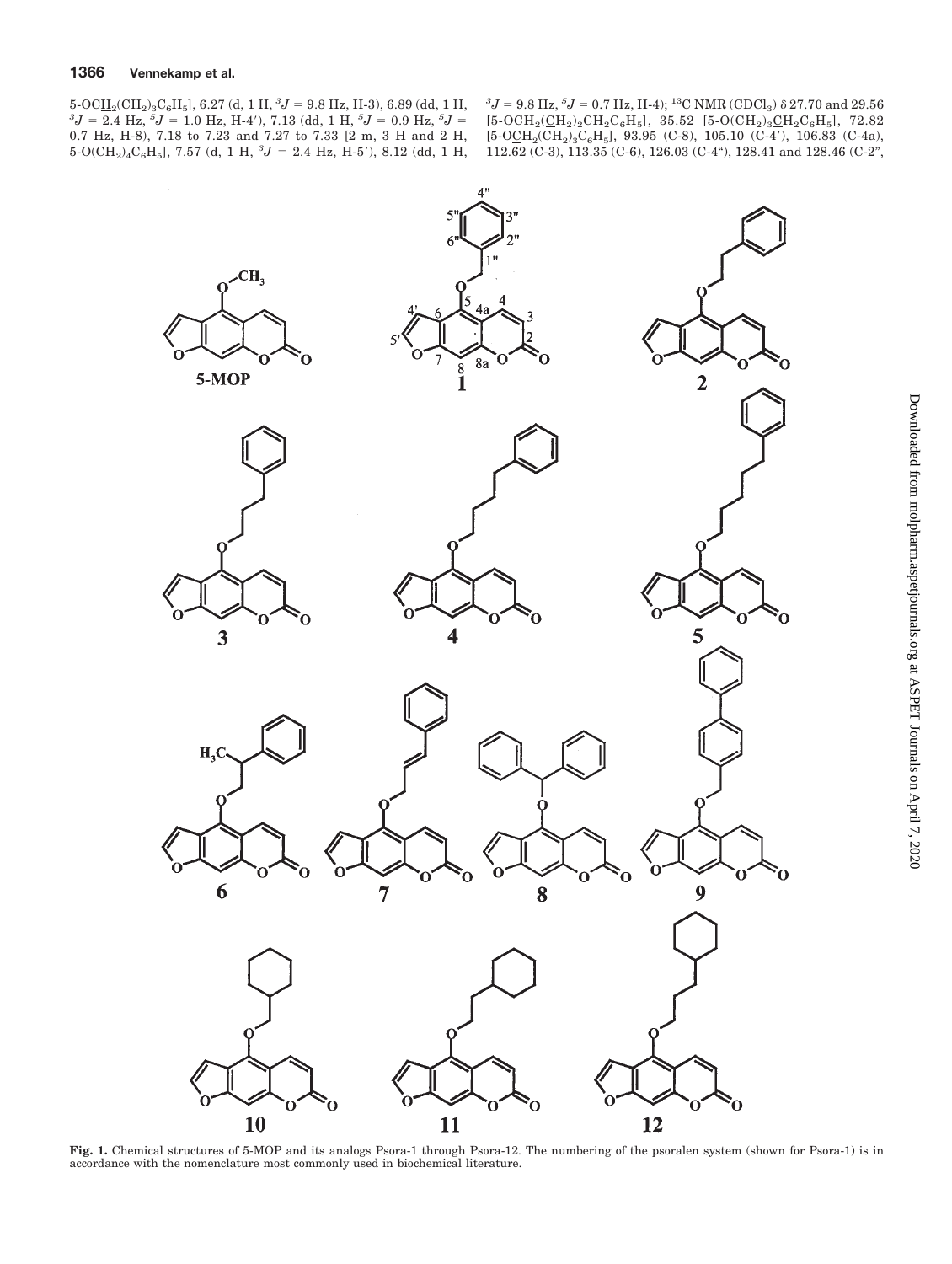**5-(5-Phenylpentoxy)psoralen (Compound 5).** 5-Hydroxypsoralen (300 mg, 1.5 mmol), 5-phenylpentylchloride (0.7 ml, 3.9 mmol), and  $K_2CO_3$  (0.6 g) were heated in 15 ml of acetone for 27 h. The product was recrystallized from ethanol/ $H<sub>2</sub>O (90:10)$  as a white solid (125 mg, 24%): m.p. = 94.5°C; <sup>1</sup>H NMR (CDCl<sub>3</sub>)  $\delta$  1.53 to 1.59, 1.69 to 1.77, and 1.85 to 1.95 [3 m,  $3 \times 2$  H,  $5\text{-}{{\rm OCH}_2}$  $({\rm CH}_2)_3{\rm CH}_2{\rm C}_6{\rm H}_5$ ], 2.67  $\rm [t,\,2,H,\,{}^3J=7.5~Hz,\,5\text{-}O(CH_2)_4C\underline{H}_2C_6H_5],$   $\rm 4.43$   $\rm [t,\,2~H,\,{}^3J=$   $\rm 6.4~Hz,$  $5\text{-}OCH_2(CH_2)_4C_6H_5$ , 6.25 (d, 1 H,  ${}^3J$  = 9.8 Hz, H-3), 6.91 (dd, 1,H,  ${}^{3}J = 2.4$  Hz,  ${}^{5}J = 1.0$  Hz, H-4'), 7.12 (t, 1 H,  ${}^{5}J = 0.8$  Hz, H-8), 7.17 to 7.21 and 7.25 to 7.31 [2 m, 3 H and 2 H,  $5\text{-}O(CH_2)_4C_6H_5$ ], 7.57 (d,  $1 \text{ H}, {}^{3}J = 2.4 \text{ Hz}, \text{H-5}^{\prime}$ , 8.08 (dd,  $1 \text{ H}, {}^{3}J = 9.8 \text{ Hz}, {}^{5}J = 0.6 \text{ Hz}, \text{H-4}$ ); MS  $m/z$  348 (M<sup>+</sup>), 203, 202 (M-C<sub>11</sub>H<sub>14</sub>), 174 (202-CO<sup>+</sup>), 105, 91  $(C_7H_7^+)$ , 65  $(C_5H_5^+)$ , 51  $(C_4H_3^+)$ , 49, 41. Calculated for  $C_{22}H_{20}O_4$ (348.40): C, 75.84%; H, 5.79%, O, 18.37%. Found: C, 75.935; H, 5.75%.

*RS***-5-(2-phenylpropoxy)psoralen (Compound 6).** 5-Hydroxypsoralen  $(300 \text{ mg}, 1.5 \text{ mmol}), \beta$ -bromocumol  $(0.6 \text{ ml}, 3.8 \text{ mmol}),$ and  $K_2CO_3$  (0.6 g) were heated in 15 ml of acetone for 28 h. The product was recrystallized from ethanol/ $H<sub>2</sub>O$  (80:20) as a yellowish solid (97 mg, 20%): m.p. = 141.5°C; <sup>1</sup>H NMR (CDCl<sub>3</sub>)  $\delta$  1.47 [d, 3 H,  $\delta J = 7.0$  H<sub>z</sub>, 5-OCH CH(CH) C H 1, 3.34 [sext, 1, H,  $\delta J = 7.0$  Hz  $J = 7.0$  Hz, 5-OCH<sub>2</sub>CH(C<u>H</u><sub>3</sub>)C<sub>6</sub>H<sub>5</sub>], 3.34 [sext, 1 H, <sup>3</sup> $J = 7.0$  Hz,  $5\text{-OCH}_2\text{CH}(\text{CH}_3)\text{C}_6\text{H}_5$ , 4.48 and 4.52 [2 dd,  $2 \times 1 \text{ H}$ ,  $^2J_{AB} = 9.0 \text{ Hz}$ ,<br>  $J = 7.0 \text{ Hz}$ ,  $^3I = 6.8 \text{ Hz}$ , 5.0CH, H, CH, CH, C, H, L, 6.17 (d, 1  $J_{\rm AX}$  = 7.0 Hz,  $^3J_{\rm BX}$  = 6.8 Hz, 5-OC $\underline{\rm H}_{\rm A}\underline{\rm H}_{\rm B}\rm CH_{\rm X}(CH_3)C_6H_5$ ], 6.17 (d, 1  $H, {}^{3}J = 9.8$  Hz, H-3), 6.84 (dd, 1 H,  ${}^{3}J = 2.4$  Hz,  ${}^{5}J = 0.9$  Hz, H-4'), 7.13 (dd, 1 H,  ${}^5J$  = 0.9 Hz,  ${}^5J$  = 0.7 Hz, H-8), 7.28 to 7.39 [m, 5 H,  $5\text{-OCH}_2\text{CH}(\text{CH}_3)\text{C}_6\text{H}_5$ , 7.56 (d, 1 H,  ${}^3J = 2.4$ , H-5'), 7.82 (dd, 1 H,  ${}^{3}J = 9.8$  Hz,  ${}^{5}J = 0.7$  Hz, H-4); MS  $m/z$  320 (M<sup>+</sup>), 203, 202 (M- $\rm C_9H_{10}^+),$ 174 (202-CO<sup>+</sup>), 119 $\rm (C_9H_{11}^+),$ 92, 91 $\rm (C_7H_7^+),$ 77 $\rm (C_6H_5^+),$ 51  $(C_4H_3^+),$  41. Calculated for  $C_{20}H_{16}O_4$  (320.34): C, 74.99%; H, 5.03%; O, 19.98%. Found: C, 74.855; H, 5.03%.

*E***-5-(3-Phenyl-2-propenyloxy)psoralen (Compound 7).** 5-Hydroxypsoralen (300 mg, 1.5 mmol), cinnamylbromide (400 mg, 2.0 mmol), and  $K_2CO_3 (0.6 g)$  were heated in 15 ml of acetone for 7 h. The product was recrystallized from ethanol/ $H<sub>2</sub>O(80:20)$  as a yellowish solid (104 mg, 22%): m.p. = 140°C; <sup>1</sup>H NMR (CDCl<sub>3</sub>)  $\delta$  5.09 (dd, 2 H, <sup>3</sup>J = 6.0  $\text{Hz}$ ,  ${}^4J = 1.2 \text{ Hz}$ , 5-OC $\underline{\text{H}}_2$ CHCHC<sub>6</sub>H<sub>5</sub>), 6.29 (d, 1 H,  ${}^3J = 9.8 \text{ Hz}$ , H-3), 6.45 (dt, 1 H,  ${}^{3}J = 15.9$  Hz,  ${}^{3}J = 6.0$  Hz, 5-OCH<sub>2</sub>CHCHC<sub>6</sub>H<sub>5</sub>), 6.76 (d, br, 1 H,  ${}^{3}J = 15.8$  Hz, 5-OCH<sub>2</sub>CHC<u>H</u>C<sub>6</sub>H<sub>5</sub>), 6.98 (dd, 1 H,  ${}^{3}J = 2.4$  Hz,  ${}^{5}J = 0.9$  Hz, H-4'), 7.19 (s, br, 1 H, H-8), 7.29 to 7.43 (m, 5 H,  $5$ -OCH<sub>2</sub>CHCHC<sub>6</sub>H<sub>5</sub></sub>, 7.61 (d, 1 H,  ${}^{3}J = 2.4$  Hz, H-5'), 8.21 (d, 1 H,  ${}^{3}J =$  $9.8~\mathrm{Hz}, \mathrm{H}\text{-}4$  ); MS  $m/z$   $318~(\mathrm{M}^+), \, 202~(\mathrm{M}\text{-}\mathrm{C}_9\mathrm{H}_8^+), \, 174~(202\text{-}\mathrm{CO}^+), \, 118, \, 117$  $(C_9H_9^+), 116, 115, 91 (C_7H_7^+), 89, 63, 51 (C_4H_3^+).$  HRMS  $m/z C_{20}H_{14}O_4$ : calculated 318.08920, found 318.08900;  $C_{19}^{13}CH_{14}O_4$ : calculated 319.09256, found 319.09240.

**5-Diphenylmethoxypsoralen (Compound 8).** 5-Hydroxypsoralen (200 mg, 1.0 mmol), diphenylmethylbromide (0.4 g, 1.6 mmol), and  $K_2CO_3$  (0.4 g) were stirred at room temperature in 15 ml of acetone for 45 h. The product was recrystallized from acetone/ $H_2O$ (70:30) as a white solid (132 mg, 36%): m.p. =  $173^{\circ}$ C; <sup>1</sup>H NMR  $(CDCl_3$ )  $\delta$  6.29 (d, 1 H,  ${}^3J$  = 9.8 Hz, H-3), 6.43 [s, 1 H, 5-OC<u>H</u>(C<sub>6</sub>H<sub>5</sub>)<sub>2</sub>], 6.57 (dd, 1 H,  ${}^{3}J = 2.4$  Hz,  ${}^{5}J = 1.0$  Hz, H-4'), 7.18 (t, 1 H,  ${}^{5}J = 0.8$ Hz, H-8), 7.30 to 7.41 [m, 10 H, 5-OCH( $\text{C}_6\text{H}_5$ )<sub>2</sub>], 7.49 (d, 1 H, <sup>3</sup> $J = 2.4$ Hz, H-5'), 7.88 (dd, 1 H,  ${}^{3}J = 9.8$  Hz,  ${}^{5}J = 0.6$  Hz, H-4); MS  $m/z$  368  $(M^+), 202\, (M\text{-}C_{13}H_{10}^+), 174\, (202\text{-}CO^+), 167\, (C_{13}H_{11}^+), 118\, (174\text{-}2CO^+),$ 90, 89, 51 $(\rm{C_4H_3^+}),$  50, 49, 44. Calculated for  $\rm{C_{24}H_{16}O_4}$  (368.39): C, 78.25%; H, 4.38%; O, 17.37%. Found: C, 78.175; H, 4.38%.

**5-(4-Biphenylyl)methoxypsoralen (Compound 9).** 5-Hydroxypsoralen (200 mg, 1.0 mmol), biphenylmethylchloride (250 mg, 1.2 mmol), and  $K_2CO_3$  (0.4 g) were heated in 10 ml of acetone for 6 h. The product was recrystallized from acetone as a white solid (120 mg, 33%): m.p. =  $187^{\circ}$ C; <sup>1</sup>H NMR (CDCl<sub>3</sub>)  $\delta$  5.49 (s, 2 H,  $5\text{-}OCH_2C_6H_4C_6H_5$ ), 6.24 (d, 1 H,  ${}^3J$  = 9.8 Hz, H-3), 6.97 (dd, 1 H,  ${}^{3}J = 2.4$  Hz,  ${}^{5}J = 1.0$  Hz, H-4'), 7.19 (s, br, 1 H, H-8), 7.34 to 7.66

 $\rm (m, \, 10 \ H, \, 5\text{-}OCH_2C_6\underline{H}_4C_6\underline{H}_5$  and H-5'), 8.11 (dd, 1 H,  $^3J$  = 9.8 Hz,  ${}^{5}J = 0.6$  Hz, H-4); MS  $m/z$  368 (M<sup>+</sup>), 168, 167 (C<sub>13</sub>H<sub>11</sub>), 166, 165, 152, 145, 115, 89, 63, 51 $(C_4H_3^+)$ . Calculated for  $C_{24}H_{16}O_4$  (368.39): C, 78.25%; H, 4.38%; O, 17.37%. Found: C, 78.285; H, 4.34%.

**5-Cyclohexylmethoxypsoralen (Compound 10).** 5-Hydroxypsoralen (150 mg, 0.7 mmol), cyclohexylmethylbromide (1.0 ml, 7.2 mmol), and  $K_2CO_3$  (0.2 g) were heated in 10 ml of acetone for 23 h. The product was recrystallized from ethanol/ $H<sub>2</sub>O$  (80:20) as a white solid (79 mg, 36%): m.p. =  $153.5^{\circ}$ C; <sup>1</sup>H NMR (CDCl<sub>3</sub>)  $\delta$  1.13 to 1.38 and 1.73 to 1.94 (2 m, 5 H and 6 H, 5-OCH<sub>2</sub>C<sub>6</sub>H<sub>11</sub>), 4.24 (d, 2 H,  ${}^{3}J$  = 5.9 Hz, 5-OC $\underline{H}_2C_6H_{11}$ ), 6.28 (d, 1 H,  ${}^3J$  = 9.8 Hz, H-3), 6.95 (dd, 1 H,  ${}^{3}J = 2.4$  Hz,  ${}^{5}J = 0.9$  Hz, H-4'), 7.13 (s, br, 1 H, H-8), 7.57 (d, 1 H,  ${}^{3}J = 2.4$  Hz, H-5'), 8.17 (d, 1 H,  ${}^{3}J = 9.8$  Hz, H-4); MS  $m/z$  298 (M<sup>+</sup>), 203, 202 $(\text{M-C}_7\text{H}_{12}^{\text{+}})$ , 174 $(202\text{-}\text{CO}^+)$ , 97 $(\text{C}_7\text{H}_{13}^{\text{+}})$ , 69, 55 $(\text{C}_4\text{H}_7^{\text{+}})$ , 51  $(C_4H_3^+), 43, 41.$  Calculated for  $C_{18}H_{18}O_4$  (298.34): C, 72.47%; H, 6.08%; O, 21.45%. Found: C, 72.355; H, 5.99%.

**5-(2-Cyclohexylethoxy)psoralen (Compound 11).** 5-Hydroxypsoralen (300 mg, 1.5 mmol), 2-cyclohexylethylbromide (0.5 ml, 3.3 mmol), and  $K_2CO_3$  (0.6 g) were heated in 15 ml of acetone for 24 h. The product was recrystallized from ethanol/ $H<sub>2</sub>O$  (90:10) as a white solid (263 mg, 57%): m.p. =  $117^{\circ}$ C; <sup>1</sup>H NMR (CDCl<sub>3</sub>)  $\delta$  0.95 to 1.81 (m, 13 H, 5-OCH<sub>2</sub>CH<sub>2</sub>C<sub>6</sub>H<sub>11</sub>), 4.49 (t, 2 H, <sup>3</sup>J = 6.6 Hz,  $5\text{-} \text{O}\text{C}\underline{\text{H}}_2\text{C}\text{H}_2\text{C}_6\text{H}_5$ ), 6.28 (d, 1 H,  $^3J$  = 9.8 Hz, H-3), 6.95 (dd, 1 H,  $^3J$  =  $2.4$  Hz,  $5J = 1.0$  Hz, H-4'),  $7.13$  (s, br,  $1$  H, H-8),  $7.58$  (d,  $1$  H,  $3J = 2.4$ Hz, H-5'), 8.15 (dd, 1 H,  ${}^{3}J = 9.8$  Hz,  ${}^{5}J = 0.5$  Hz, H-4); MS  $m/z$  312  $(\mathbf{M}^+),$  203, 202 $(\mathbf{M}\text{-}\mathbf{C_8}\mathbf{H_{14}}^+),$ 174 $(202\text{-}\mathbf{C}\mathbf{O}^+),$ 111 $(\mathbf{C_8}\mathbf{H_{15}^+}),$ 69, 67, 55  $(C_4H_7^+)$ , 43, 41. Calculated for  $C_{19}H_{20}O_4$  (312.36): C, 73.06%; H, 6.45%; O, 20.49%. Found: C, 73.115; H, 6.52%.

**5-(3-Cyclohexylpropoxy)psoralen (Compound 12).** 5-Hydroxypsoralen (300 mg, 1.5 mmol), 3-cyclohexylpropylchloride (0.9 ml, 5.4 mmol), and  $K_2CO_3(0.6 g)$  were heated in 15 ml of acetone for 38 h. The product was recrystallized from ethanol/ $H<sub>2</sub>O$  (90:10) as a white solid (223 mg, 46%): m.p. =  $115^{\circ}$ C; <sup>1</sup>H NMR (CDCl<sub>3</sub>)  $\delta$  0.87 to 1.93 [m, 15 H, 5-OCH<sub>2</sub>(CH<sub>2</sub>)<sub>2</sub>C<sub>6</sub>H<sub>11</sub>], 4.43 [t, 2 H, <sup>3</sup>J = 6.5 Hz,  $5\text{-}OCH_2(CH_2)_2C_6H_{11}$ , 6.28 (d, 1 H,  ${}^3J = 9.8$  Hz, H-3), 6.94 (dd, 1 H,  ${}^{3}J = 2.4$  Hz,  ${}^{5}J = 1.0$  Hz, H-4'), 7.13 (t, 1 H,  ${}^{5}J = 0.8$  Hz, H-8), 7.58 (d, 1 H,  ${}^{3}J = 2.4$  Hz, H-5'), 8.18 (dd, 1 H,  ${}^{3}J = 9.8$  Hz,  ${}^{5}J = 0.6$  Hz, H-4); MS  $m/z$  326 (M<sup>+</sup>), 203, 202 (M-C<sub>9</sub>H<sub>16</sub>), 174 (202-CO<sup>+</sup>), 83, 69, 57, 55  $(C_4H_7^+)$ , 43, 41. Calculated for  $C_{20}H_{22}O_4$  (326.39): C, 73.60%; H, 6.79%; O, 19.61%. Found: C, 73.645; H, 6.86%.

**Log P Values.** Log P (log of the octanol-water partition coefficient, a measure of hydrophobicity) values of compounds 1 through 12 were determined by HPLC with a Waters 1525 binary HPLC pump (Milford, MA), a Kromasil 100 C18 column (5  $\mu$ m, 60  $\times$  4.6 mm; EKA Chemicals Separation Products, Bohus, Sweden), and a Waters 2475 multiwavelength fluorescence detector. Compounds were eluted with a gradient changing from 30% acetonitrile and 70% Sörensen's phosphate buffer, 11 mM, pH 7.4 to 78% acetonitrile and 22% buffer over 70 min. 4-Methylbenzaldehyde, toluene, ethyl-, *n*propyl-, *n*-butyl-, *n*-pentyl-, *n*-hexyl, *n*-heptyl-, and *n*-octylbenzene were used as standards.

**Cells, Cell Lines, and Clones.** L929, B82, and MEL cells stably expressing *mKv1.1*, *rKv1.2*, *mKv1.3*, *mKv3.1*, and *hKv1.5* have been described previously (Grissmer et al., 1994). LTK cells expressing *hKv1.4* were obtained from M. Tamkun (University of Colorado, Boulder, Boulder, CO), human embryonic kidney-293 cells expressing *hSlo* were obtained from A. Tinker (Centre for Clinical Pharmacology, University College London, London, UK), human embryonic kidney-293 cells expressing HERG (*Kv11.1*) were obtained from C. T. January (Department of Medicine, The University of Wisconsin-Madison, Madison, WI), and N1E-115 neuroblastoma cells were obtained from B. Hamprecht (Physiologisch-Chemisches Institut, Universität Tübingen, Tübingen, Germany).  $hIKCa1$  ( $hK_{Cs}3.1$ ),  $hSKCa3$  ( $hK_{Cs}2.3$ ), and  $mKv1.7$  were cloned as described previously (Wulff et al., 2000; Bardien-Kruger et al., 2002) and transiently transfected into COS-7 cells using FuGene 6 (Roche Diagnostics, Indianapolis, IN) according to the manufacturer's protocol.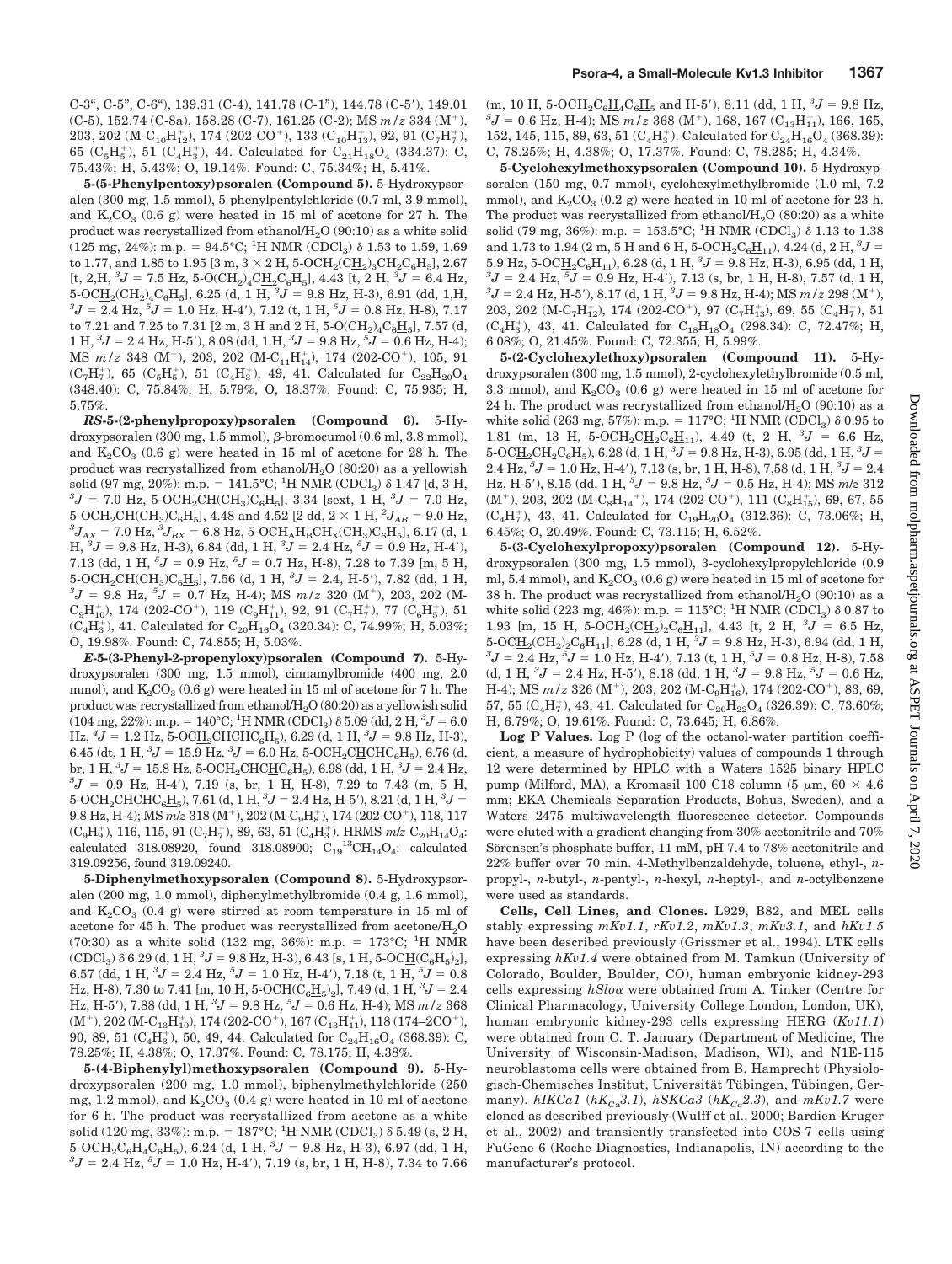The PAS T cells, a major histocompatibility complex class IIrestricted MBP-specific encephalitogenic  $CD4^+$  rat T cell line, were a kind gift from Dr. Evelyne Béraud (Laboratoire d'Immunologie, Faculté de Médecine, Université de la Méditerranée, Marseille, France). They were maintained in culture by alternating rounds of antigeninduced activation and expansion in interleukin-2–containing medium (Beeton et al., 2001b, 2003). Human MBP-specific  $CD4^+$  memory T cells were generated from peripheral blood mononuclear cells (PBMC) from a healthy volunteer according to a split-well assay described previously (Wulff et al., 2003b). Cells were stimulated  $12\times$ with MBP and used for the proliferation assay when they were  $>95\%$  $CCR7^-/CD45RA^-$  by flow cytometry.

**Electrophysiology.** All compounds used for electrophysiological testing were 98% pure as determined by combustion analysis. All experiments were conducted in the whole-cell configuration of the patch-clamp technique with a holding potential of  $-80$  mV unless otherwise stated. Pipette resistances averaged 2.0  $\text{M}\Omega$ , and series resistance compensation of 80% was used when currents exceeded 2 nA. Kv1.3 currents were elicited by repeated 200-ms or 2-s pulses from  $-80$  to  $40$  mV, applied at intervals of  $30$  or  $60$  s. Kv1.3 currents were recorded in normal Ringer's solution with a  $Ca^{2+}$ -free pipette solution containing 145 mM KF, 10 mM HEPES, 10 mM EGTA, and 2 mM  $MgCl<sub>2</sub>$ , pH 7.2; osmolarity, 300 mOsM.  $EC<sub>50</sub>$  values and Hill coefficients were determined by fitting the Hill equation to the reduction of peak current measured at 40 mV. Kv1.1, Kv1.5, Kv1.7, Kv1.4, and Kv3.1 currents were recorded with 200-ms depolarizing pulses to 40 mV applied every 10 s (Grissmer et al., 1994; Wulff et al., 2000; Bardien-Kruger et al., 2002). For Kv1.2, we applied 200-ms pulses to 40 mV every 5 s to allow for the use-dependent activation of the channel (Grissmer et al., 1994). HERG currents were recorded with a 2-step pulse from  $-80$  mV first to 20 mV for 2 s and then to 50 mV for 2 s (Zhou et al., 1998), and the reduction of both peak and tail current by the drug was determined. For measurements of intermediate-conductance Ca<sup>2+</sup>-activated K<sup>+</sup> channel IK<sub>Ca</sub> ( $K_{Ca}$ 3.1),  $SK_{Ca}$  ( $K_{Ca}$ 2.3), and  $BK_{Ca}$  ( $K_{Ca}$ 1.1) currents, we used an internal pipette solution containing 145 mM  $K^+$  aspartate, 2 mM  $MgCl_2$  10 mM HEPES, 10 mM K<sub>2</sub>EGTA, and 8.5 mM CaCl<sub>2</sub> (1  $\mu$ M free Ca<sup>2+</sup>), pH 7.2, 290 to 310 mOsM and an external solution containing 160 mM Na<sup>+</sup> aspartate, 4.5 mM KCl, 2 mM CaCl<sub>2</sub>, 1 mM MgCl<sub>2</sub>, and 5 mM HEPES, pH 7.4, 290 to 310 mOsM. Intermediate-conductance  $Ca^{2+}$ -activated K<sup>+</sup> channel and SK<sub>Ca</sub> currents were elicited by 200-ms voltage ramps from  $-120$  mV to 40 mV applied every 10 s, and the reduction of slope conductance by drug at  $-80$  mV was taken as a measure of channel block (Wulff et al., 2000).  $BK_{Cs}$  currents were elicited by 200-ms voltage ramps from  $-80$  to 80 mV applied every 30 s, and channel block was measured as reduction of slope conductance at 35 mV.  $\text{Na}_{\text{V}}1.2$  currents from N1E-115 cells were recorded with 100-ms pulses from  $-80$  to 0 mV every 10 s with a KCl-based pipette solution and an external solution containing 25 mM glucose (Hirsh and Quandt, 1996). Blockade was determined as reduction of the current minimum between 0.3 and 5 ms.

**Proliferation Assays.** Human PBMC were seeded at  $2 \times 10^5$ cells/well in RPMI 1640 culture medium in flat-bottomed 96-well plates (final volume, 200  $\mu$ l), preincubated with increasing concentrations of Psora-4 for 30 min, and then stimulated with 200 ng/ml soluble anti-CD3 monoclonal antibody (Biomeda, Foster City, CA) for 48 h. MBP-specific  $CD4^+$  human memory T cells at  $5 \times 10^4$  cells/well were stimulated with 200 ng/ml anti-CD3 monoclonal antibody in the presence of  $5 \times 10^4$  autologous irradiated PBMC (2500 rad). PAS T cells  $(2 \times 10^4 \text{ cells/well})$  were stimulated in the presence of  $2 \times 10^6$  irradiated Lewis rat thymocytes (2500) rad) as antigen-presenting cells with 10  $\mu$ g/ml MBP. [<sup>3</sup>H]TdR (1  $\mu$ Ci/well) was added for the last 16 h. Cells were harvested onto glass fiber filters, and radioactivity was measured in a  $\beta$ -scintillation counter.

# **Results**

**Structure-Activity Relationship of 5-Alkoxypsoralens: Generation of a Potent Kv1.3 Blocker.** Earlier structure-activity relationship studies on psoralens and related 5,7-disubstituted coumarins revealed that modifications of the psoralen system or introduction of substituents in any positions other than the 5- or the neighboring 4 or 4' positions reduced  $K^+$  channel-blocking activity (Wulff et al., 1998). We therefore concentrated our further synthetic efforts on the 5-position of the psoralen moiety. The structures of 5-MOP and 12 compounds in which the methyl group at the 5-position was replaced with a series of phenylalkyl or cyclohexylalkyl substituents are shown in Fig. 1. Psora-1 through Psora-5 constitute a series of phenylalkoxypsoralens in which the length of the alkyl chain linking the psoralen moiety and a side-chain phenyl ring increases from one to five CH<sub>2</sub> groups. Psora-6 has one methyl group in the side chain, Psora-7 has a double bond in the side chain, and Psora-8 and Psora-9 both have an additional phenyl ring in the side chain. Psora-10, -11, and -12 contain aliphatic cyclohexyl rings in place of the sidechain phenyl ring. Each compound was characterized by melting point, IR, <sup>1</sup>H and <sup>13</sup>C NMR, mass spectrometry, and combustion analysis (see *Materials and Methods*).

As an example, the effect of Psora-3 on Kv1.3 is shown in Fig. 2A. Psora-3 blocked the current in a concentration-dependent fashion, with an  $EC_{50}$  value of 6.3 nM (Fig. 2, A–C). Concentration-response curves for Psora-3 and the other members of this series (Psora-1–Psora-5) revealed that the length of the side-chain linker had a profound effect on the potencies and Hill coefficients of these compounds (Fig. 2, B and C). Increasing the length of the linker from one to four  $CH<sub>2</sub>$  moieties significantly enhanced potency from an  $EC<sub>50</sub>$  of 350 nM for Psora-1 to an  $EC_{50}$  of 2.9 nM for Psora-4; further lengthening of the side chain reduced potency (Fig. 2, B and C). Psora-1 with one  $CH_2$  in the side chain blocked the channel with a Hill coefficient approaching unity; whereas the other four compounds in this series, Psora-2 through Psora-5, displayed Hill coefficients of 2, suggesting that more than one inhibitor molecule interacts with one Kv1.3 channel. The biphenyl-substituted Psora-9 also blocked Kv1.3 in the single nanomolar range ( $EC_{50}$ , 3.5 nM) (Figs. 1 and 2C). Other changes in the side chain did not improve potency. Psora-6 with one methyl group in the side chain, Psora-7 with a double bond in the side chain, and Psora-8 with an additional phenyl ring were all significantly less active than Psora-3, Psora-4, Psora-5, and Psora-9. Replacement of the side-chain phenyl ring with an aliphatic cyclohexyl ring in an analogous series of compounds (Psora-10, Psora-11, and Psora-12) reduced potency.

The single nanomolar  $EC_{50}$  values of Psora-3, Psora-4, Psora-5, and Psora-9 make these four compounds the most potent known small-molecule Kv1.3 blockers; other known nonpeptide blockers of Kv1.3 have  $EC_{50}$  values greater than 50 nM (for reviews, see Chandy et al., 2001; Coghlan et al., 2001; Wulff et al., 2003a). At concentrations producing more than 50% of inhibition, blockade by these four compounds was nearly irreversible despite extensive washing. However, block by the other psoralens with lower affinities was reversible. These results indicate that this class of compounds does not covalently react with the Kv1.3 protein and that the lack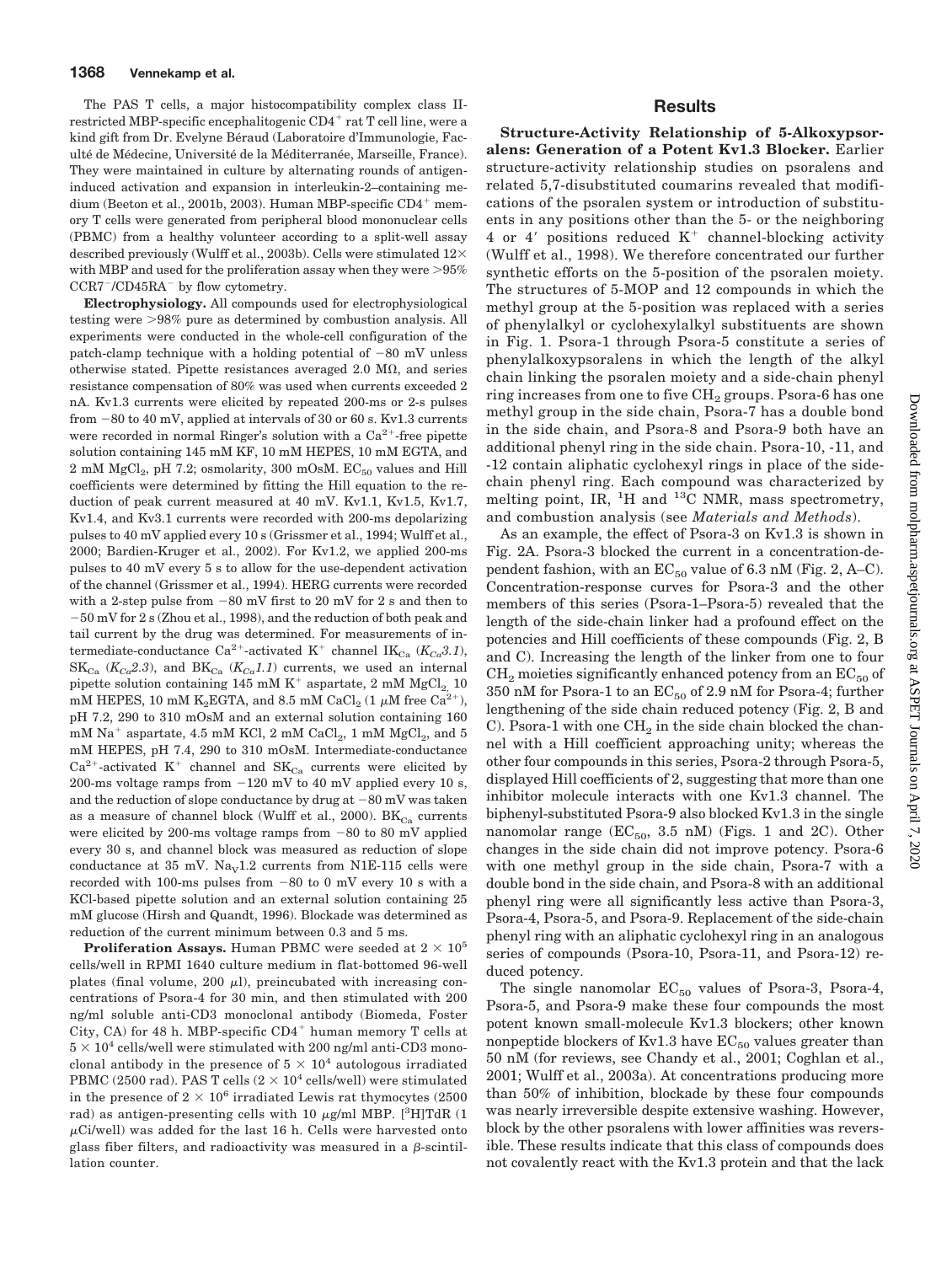of reversibility of Psora-3, Psora-4, Psora-5, and Psora-9 is a result of their higher potency and lipophilicity.

Although the four most potent compounds are lipophilic, their potency for Kv1.3 did not correlate with their lipophilicity (Fig. 2C). The log P values (a measure of their hydrophobicity) (Hansch and Anderson, 1967; Leo, 2000) of these compounds (4.0–4.7), their molecular weights (320–360), and the number of hydrogen-bond donors and acceptors (donors 0, acceptors 4) are well within the range postulated by the Lipinksi "rule of five" (Lipinski et al., 1997) as optimal for potential drug candidates. This rule generates an "alert" for a compound indicating a possible absorption problem after oral administration if any two of the following conditions apply: molecular weight  $>500$ , log P $> 5$ , number of hydrogen bond donors (expressed as the sum of OH and NH groups) 5, and the number of hydrogen acceptors (sum of N and O  $\text{atoms}$   $>$  10. Psora-4 and its analogs do not violate this rule and should therefore be orally available.

**Psora-4 Binds to the Inactivated State of the Kv1.3 Channel.** The most potent compound in the series, Psora-4, was studied in more detail. In the experiment shown in Fig. 3A, we applied a 200-ms depolarizing pulse to elicit a control

| $\bold{A}$                                    |                                        |     | ${\bf B}$                                                  | $1.0 - 2$          |                                 |                                                                                                             |
|-----------------------------------------------|----------------------------------------|-----|------------------------------------------------------------|--------------------|---------------------------------|-------------------------------------------------------------------------------------------------------------|
| control<br>$10 \text{ nM}$<br>1 nA<br>$25$ nM | $2.5$ nM<br>$5 \text{ nM}$<br>$200$ ms |     | normalized current<br>0.8<br>$0.6 -$<br>$0.4 -$<br>$0.2 -$ | $0.0\frac{1}{0.1}$ | 100<br>10<br>1<br>compound [nM] | $\chi$ (CH <sub>2</sub> )n<br>$1(n = 1)$<br>$2(n = 2)$<br>O<br>$3(n=3)$<br>$4(n = 4)$<br>$5(n = 5)$<br>1000 |
| $\mathbf C$<br>D                              |                                        |     |                                                            |                    |                                 |                                                                                                             |
| compound                                      | $EC_{50}$ Kv1.3                        | S   | LogP                                                       |                    | Psora-4                         | $EC_{50}$ [nM]                                                                                              |
| 5-MOP                                         | $100 \mu M$                            | 14  | 2.15                                                       |                    | Kv1.1                           | $62 \pm 9$                                                                                                  |
| 1                                             | $350 \pm 72$ nM                        | 43  | 3.25                                                       |                    | Kv1.2                           | $49 \pm 6$                                                                                                  |
| $\overline{2}$                                | $169 \pm 16$ nM                        | 41  | 3.55                                                       |                    | Kv1.3 (cloned)                  | $2.9 \pm 0.3$                                                                                               |
| 3                                             | $6.3 \pm 1.0$ nM                       | 397 | 3.97                                                       |                    | Kv1.3 (human T)                 | $3.0 \pm 0.3$                                                                                               |
| $4$ (Psora-4)                                 | $2.9 \pm 0.3$ nM                       | 483 | 4.33                                                       |                    | Kv1.4                           | $202 \pm 12$                                                                                                |
| 5                                             | $6.1 \pm 0.7$ nM                       | 262 | 4.71                                                       |                    | Kv1.5                           | $7.7 \pm 0.9$                                                                                               |
| 6                                             | $172 \pm 37$ nM                        | 41  | 3.79                                                       |                    | Kv1.7                           | $100 \pm 12$                                                                                                |
| $\overline{7}$                                | $72 \pm 12$ nM                         | 25  | 3.87                                                       |                    | Kv3.1                           | $1500 \pm 300$                                                                                              |
| $\bf 8$                                       | $68 \pm 12$ nM                         | 38  | 4.12                                                       |                    | <b>HERG</b>                     | $5000 \pm 500$                                                                                              |
| 9                                             | $3.5 \pm 0.5$ nM                       | 286 | 4.40                                                       |                    | IKCa1                           | $5000 \pm 400$                                                                                              |
| 10                                            | 138±17 nM                              | 48  | 4.41                                                       |                    | SKCa3                           | $5000 \pm 500$                                                                                              |
| 11                                            | $132 \pm 33$ nM                        | 11  | 4.82                                                       |                    | <b>BK</b>                       | $5000 \pm 200$                                                                                              |
| 12                                            | $144 \pm 43$ nM                        | 8   | 5.34                                                       |                    | Nav1.2 (N1E-115)                | $1400 \pm 100$                                                                                              |

**Fig. 2.** A, inhibition of Kv1.3 current by increasing concentrations of Psora-3 in a L929 cell line stably expressing Kv1.3. For each concentration, equilibrium block after 12 pulses is shown. Currents were elicited by 200-ms depolarizing from  $-80$  to  $40$  mV every 30 s. B, concentration-response curves of Psora-1, Psora-2, Psora-3, Psora-4, and Psora-5 on Kv1.3 stably expressed in L929 cells  $(n = number of CH<sub>2</sub> groups in the side chain)$ . The compounds were tested three to five times at five or six concentrations.  $EC_{50}$  values and Hill coefficients were determined by fitting the Hill equation to the reduction of peak current measured at 40 mV. Onset of block was slow for all compounds, and equilibrium block on average was reached after 10 to 12 depolarizing pulses. The table shows  $EC_{50}$  values (mean  $\pm$  S.D.), the selectivity (S) for Kv1.3 over Na<sub>v</sub>1.2, and the log P values of the synthesized compounds (C).  $S = EC_{50}$  Na<sub>v</sub>1.2/EC<sub>50</sub> Kv1.3. Log P values (a measure of hydrophobicity) were determined by HPLC as described under *Materials and Methods*. D,  $EC_{50}$  values of Psora-4 on cloned and native ion channels. Psora-4 was tested at three to five concentrations ( $n = 3$ ). Blockade was reversible for all channels, and onset of block was slow (~10-20 depolarizing pulses to reach equilibrium block for all channels).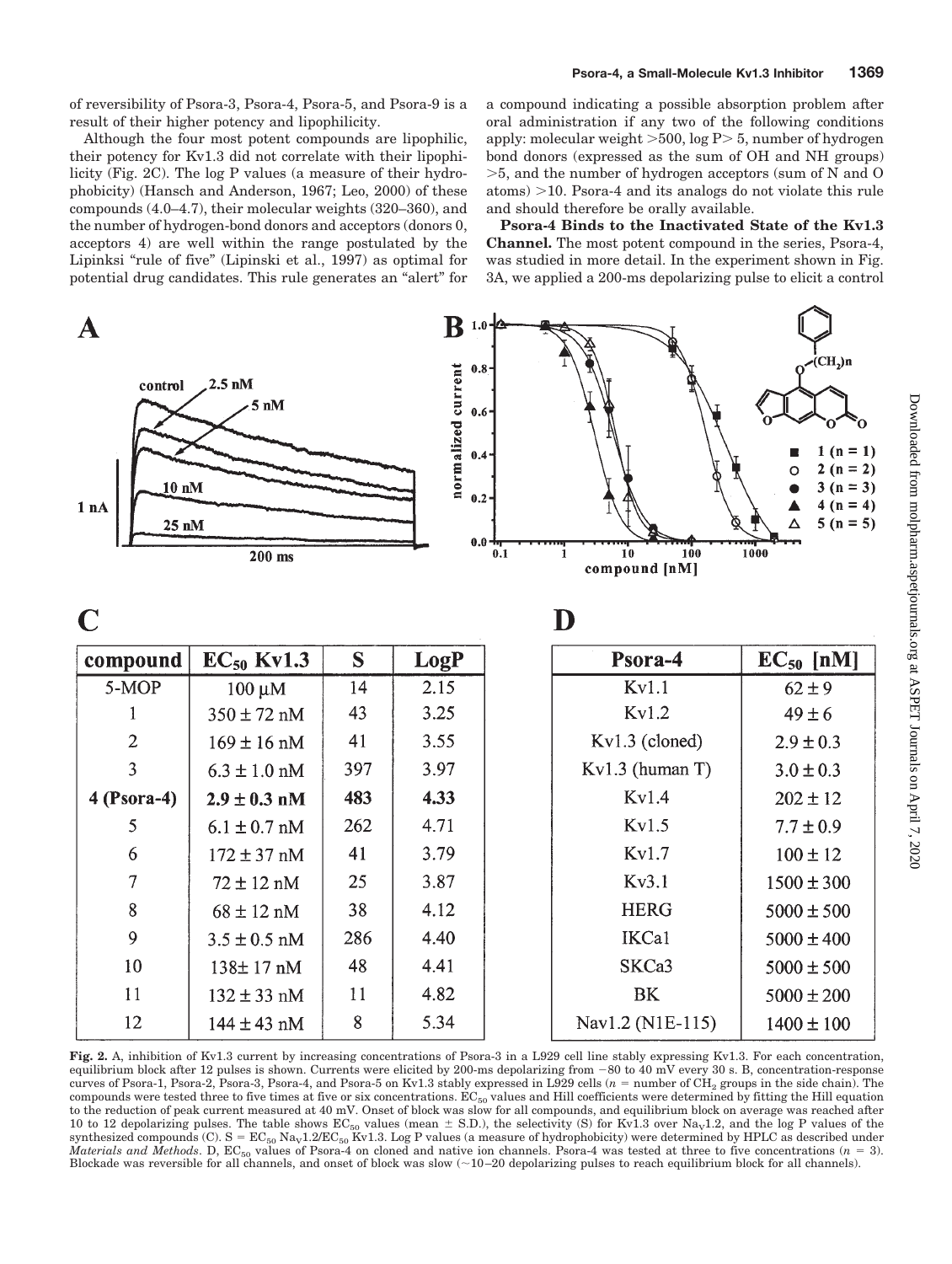

**Fig. 3.** A, pulse protocol for experiments shown in B–E. A Kv1.3 control current was elicited by a 200-ms depolarizing pulse to 40 mV. Psora-4 (10 nM) was then applied to the bath while the membrane was held at -80 mV. After 5 min, consecutive 200-ms or 2-s pulses were applied every 60 s. B, inhibition of Kv1.3 after application of 10 nM Psora-4 during consecutive 200-ms pulses (numbers 1–12 correspond to pulse 1–12). C, inhibition of Kv1.3 after application of 10 nM Psora-4 during consecutive 2-s pulses. D, effect of varying the pulse duration on time to reach steady-state block. Ordinate: ratio of peak current at various times after start of the consecutive pulses versus current before drug application  $(n = 5)$ . E, effect of varying the holding potential on time to reach steady-state block. Pulse duration, 200 ms. F, effect of varying the external K<sup>+</sup> concentration on sensitivity to block by Psora-4. Steady-state currents 10 min after drug application (200-ms pulses to 40 mV, holding potential -80 mV) are shown. All experiments in this figure were conducted on activated  $T_{EM}$  cells because they were found to be generally more stable than L929 cells for recordings with 2-ms pulses (C and D) and for holding at depolarized potentials (E).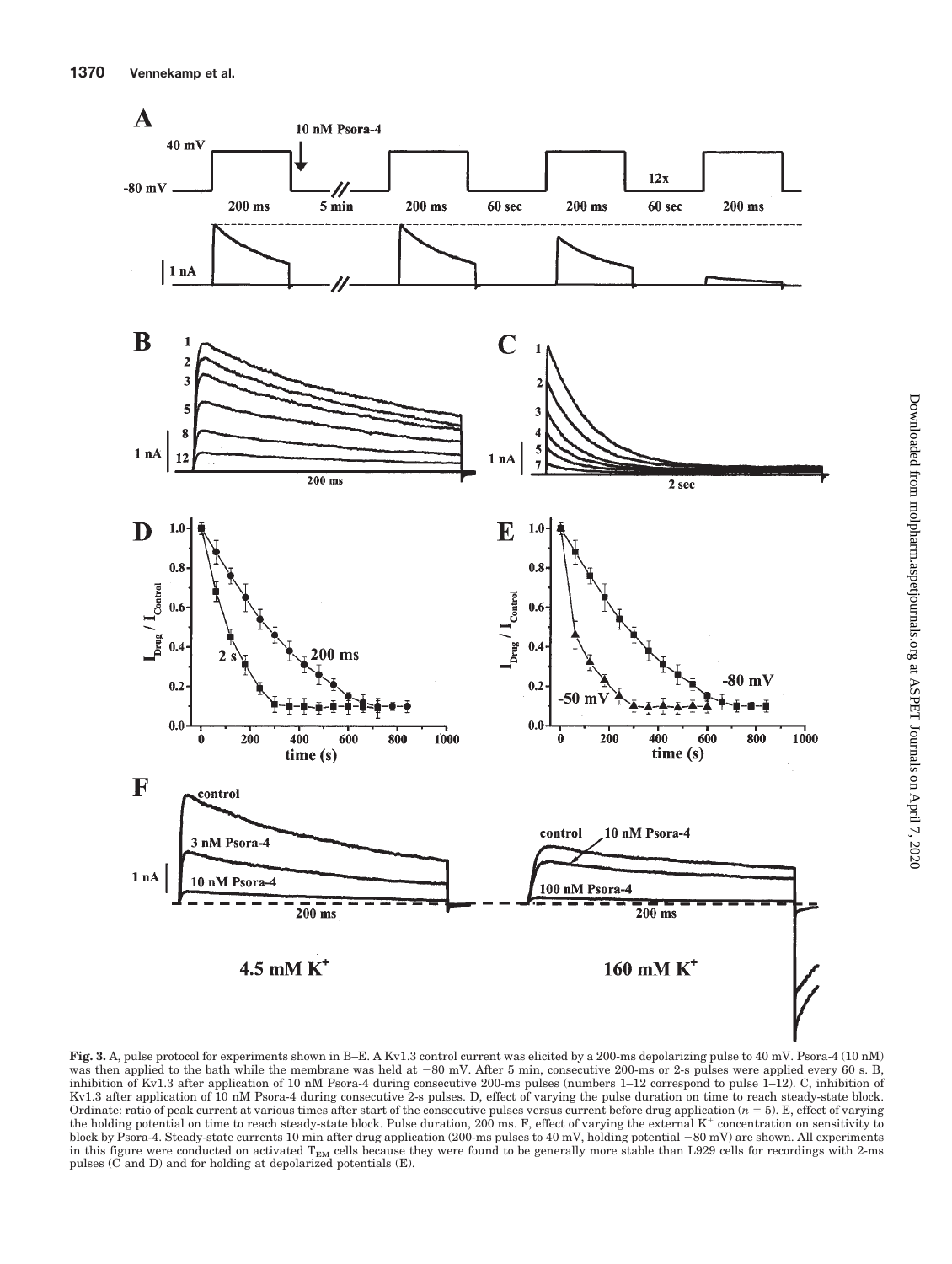Kv1.3 current. Psora-4 was then perfused into the bath at a concentration (10 nM) that blocked 90% of Kv1.3 current while the channel was in the closed state. After a five-min interval to allow ample time for the lipophilic Psora-4 to reach its binding site, we applied a second depolarizing pulse and found it to be of equivalent amplitude to the control current, indicating that the compound does not bind to the closed state of the channel. Psora-4 block developed during subsequent depolarizing pulses, demonstrating that multiple openings of the channel are required to reach steady-state block, a phenomenon termed "use-dependent inhibition". This result suggests that Psora-4 blocks a postactivation state, possibly the open and/or C-type inactivated conformations of the channel.

Three types of experiments were performed to distinguish between these two possibilities. First, the time to reach steady-state block depended on the duration of the depolarizing pulse. When depolarizing pulses of 200 ms to 40 mV were applied every 60 s from a holding potential of  $-80$  mV, 700 s was required to reach steady-state block (Fig. 3, A, B, and D). Lengthening the pulse duration to 2 s and thus causing more of the channels to undergo C-type inactivation during the pulse shortened the time to reach steady-state block to 300 s (Fig. 3, C and D). Second, the time-to-steadystate block depended on the holding potential when the pulse duration (200 ms) and the interpulse interval (60 s) were kept constant. At a holding potential of  $-50$  mV, the proportion of channels in the C-type inactivated conformation is significantly enhanced because of prolonged recovery from inactivation compared with a more negative holding potential of  $-80$  mV (Nguyen et al., 1996). Steady-state block was reached at  ${\sim}300~\text{s}$  at  $-50~\text{mV}$  and at  $700~\text{s}$  at  $-80~\text{mV}$  (Fig. 3E), consistent with Psora-4 blocking the inactivated conformation. Last, removal of C-type inactivation by 160  $[K^+]$ (Cahalan et al., 1985; Levy and Deutsch, 1996) decreased the potency of Psora-4 10-fold compared with 4.5  $[K^+]_o$  (Fig. 3F). Taken together, these results indicate that Psora-4 preferentially blocks the C-type inactivated conformation of the channel.

**Selectivity and Lack of Toxicity of Psora-4.** Psora-4 was tested for specificity against a panel of 11 channels (Fig. 2D). Psora-4 blocked cloned and native Kv1.3 channels in T cells with equivalent potency. It blocked Kv1.1, Kv1.2, Kv1.4, and Kv1.7 in a reversible fashion and displayed 16- to 70-fold selectivity for Kv1.3 over these channels. Psora-4 was ineffective against HERG  $(Ku11.1)$ , Kv3.1, IKCa1  $(K<sub>Ca</sub>3.1)$ , SKCa3 ( $K_{Ca}$ 2.3), and BK<sub>Ca</sub> ( $K_{Ca}$ 1.1). Psora-3 exhibited a similar selectivity profile as Psora-4 (data not shown), whereas the more lipophilic Psora-5 and Psora-9 exhibited lower selectivity for Kv1.3 over Kv1.2 (6- and 5-fold, respectively).

The parent compound of this series, 5-MOP, blocks Na channels in amphibian nodes of Ranvier at high concentrations (Bohuslavizki et al., 1994; During et al., 2000), raising concerns about possible neuronal toxicity. We therefore compared the blocking potencies of Psora-1 through Psora-9 on Kv1.3 and Na<sub>v</sub>1.2, the Na<sup>+</sup> channel  $\alpha$ -subunit predominantly expressed in mammalian unmyelinated and premyelinated axons (Boiko et al., 2001) (Fig. 2, C and D). Although 5-MOP was only 14-fold selective for Kv1.3 over  $\text{Na}_{\text{V}}1.2$ , Psora-3, Psora-4, and Psora-9 exhibited >300-fold selectivity for Kv1.3 over  $\text{Na}_{\text{V}}1.2$ ; blockade by these compounds was completely reversible. The cyclohexyl-substituted compounds

showed significantly reduced selectivity for Kv1.3 over  $Na<sub>Y</sub>1.2$  (Fig. 2C).

Besides Kv1.3, the only other channel blocked potently by Psora-4 was Kv1.5 ( $EC_{50}$ , 7.7 nM), which is thought to underlie the ultrarapid delayed rectifier  $(IK<sub>UB</sub>)$  current in the human atrium (Feng et al., 1997) and to contribute to atrial repolarization (Wang et al., 1993). Psora-3 ( $EC_{50}$ , 24  $\pm$  2 nM) and Psora-9 ( $EC_{50}$ ,  $8.2 \pm 0.5$  nM) also potently blocked this channel. Interestingly, Psora-4 is 50-fold more potent as a blocker of Kv1.5 than the bisaryl S9947, a compound identified recently by Aventis (Bachmann et al., 2001). Because of concerns about possible cardiac side effects, we injected rats with Psora-4 subcutaneously (33 mg/kg/day for 5 days); the rats  $(n = 8)$  seemed clinically normal (no signs of discomfort, seizures, paralysis, ataxia, or weakness) during the 5-day study and for 7 days afterward. The lack of overt toxicity in vivo encouraged us to evaluate Psora-4 further as an immunosuppressive.

**Psora-4 Preferentially Suppresses the Proliferation** of  $T_{EM}$  **Cells.** We compared the ability of Psora-4 to suppress mitogen- or antigen-stimulated increases in [3H]thymidine incorporation by a mixture of naive and  $T_{CM}$  cells versus a population of  $T_{EM}$  cells. Human T cells (either the naive/ $T_{CM}$ mixed population or MBP-specific  $T_{EM}$  cells) were stimulated through the T-cell receptor with a mitogenic monoclonal anti-CD3 antibody and myelin-specific rat  $T_{EM}$  cells with the antigen MBP in the presence or absence of Psora-4. The numbers of Kv1.3 and IKCa1 channels expressed per cell in resting and activated naive,  $T_{CM}$ , and  $T_{EM}$  subsets is shown in Fig. 4A based on data published previously (Wulff et al., 2003b). The proliferation of human and rat  $T_{EM}$  cells was suppressed by Psora-4 with  $EC_{50}$  values of 25 and 60 nM, respectively (Fig. 4B, graph top right), in keeping with the Kv1.3 dependence of these cells. Psora-4 was 10-fold less effective in suppressing the proliferation of naive/ $T_{CM}$  cells  $(EC_{50}, 600 \text{ nM})$  presumably because they quickly up-regulated IKCa1 and escaped Psora-4 inhibition (Fig. 4B, graph top left). Consistent with this idea, naive/ $T_{CM}$  cells that had been activated for 48 h to up-regulate IKCa1, rested for 12 h, and then rechallenged for a further 48 h were completely resistant to Psora-4 and sensitive to the IKCa1-specific inhibitor TRAM-34 (Fig. 4B, graph bottom left). Thus,  $T_{EM}$ cells are highly sensitive to suppression by Psora-4 because they up-regulate Kv1.3 and not IKCa1 during activation (Fig. 4A). Naive and  $\rm T_{CM}$  cells, in contrast, are initially  $\sim$ 10-fold less sensitive to Psora-4 than  $T_{EM}$  cells and then become resistant to Kv1.3 blockade via up-regulation of IKCa1. These results corroborate our recent findings with the Kv1.3 blocking peptide ShK (Wulff et al., 2003b) and demonstrate that Psora-4 might have value as a potential new therapeutic for autoimmune diseases dominated by autoreactive  $T_{EM}$ cells.

#### **Discussion**

Using 5-MOP as a template, we have developed a series of 5-phenyl-alkoxypsoralens that inhibit Kv1.3 with single nanomolar affinity. The pharmacophore for channel block consists of a psoralen moiety that is attached through an alkyl chain linker in the 5-position to a phenyl ring. The optimal length for the linker was found to be four  $\text{CH}_2$  groups as in Psora-4, our most potent compound  $(EC_{50}, 3 \text{ nM})$ . Re-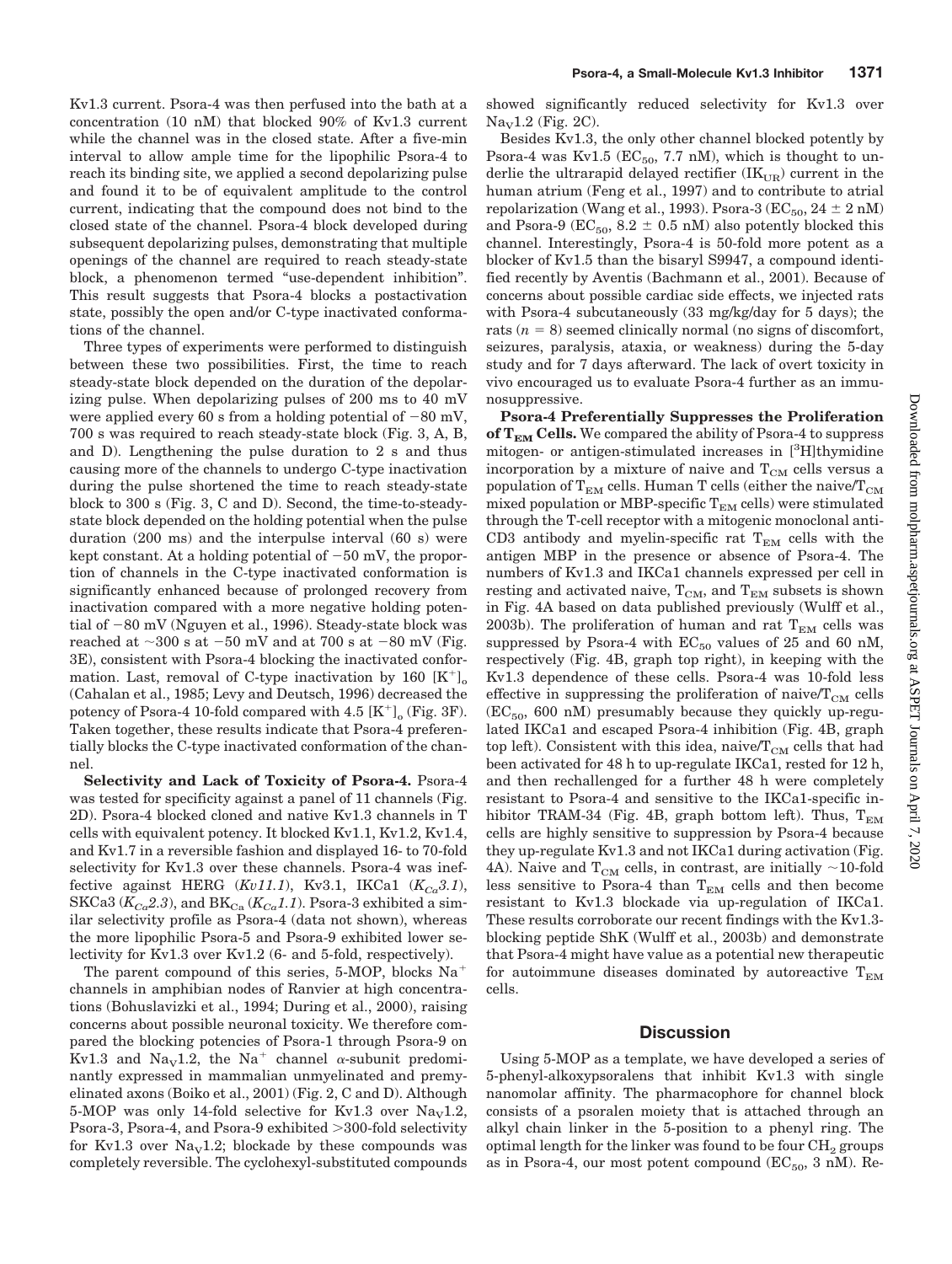

**Fig. 4.** A, diagram showing Kv1.3 and IKCa1 channel numbers per cell in human naive,  $T_{\text{CM}}$ , and  $T_{\text{EM}}$  T cells in the resting and activated state based on our data published previously (Wulff et al., 2003b). B, effect of Psora-4 on the proliferation of different T cell subsets. Top left, Psora-4 (f) inhibits the anti-CD3 antibody-stimulated proliferation of human peripheral blood T cells, consisting mostly of naive and  $T_{CM}$  cells, with an EC<sub>50</sub> of 600 nM. Bottom left, the proliferation of prestimulated naive and  $T_{CM}$  cells is inhibited by the IKCa1 blocker TRAM-34 ( $\triangle$ ) with an EC<sub>50</sub> of 250 nM but not by Psora-4 ( $\blacksquare$ ). Top right, the anti-CD3 antibody-stimulated proliferation of human T<sub>EM</sub> cells ( $\blacksquare$ ) and the MBP-stimulated proliferation of rat memory T cells  $(\square)$  is inhibited by Psora-4 with  $EC_{50}$  values of 25 and 60 nM, respectively.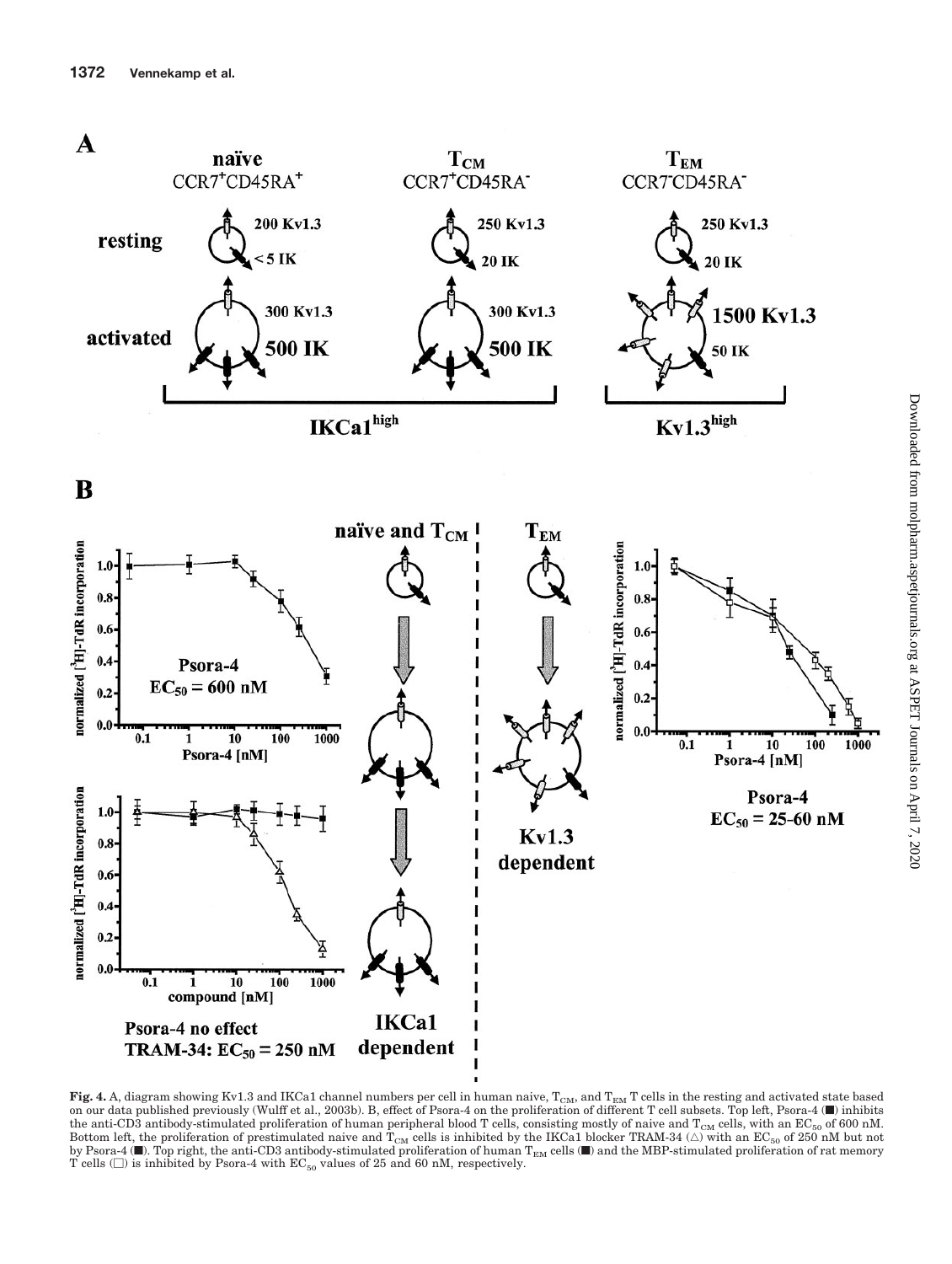placement of the phenyl ring with an aliphatic cyclohexyl ring (e.g., Psora-10–Psora-12) reduced Kv1.3-blocking potency and selectivity over  $Na<sup>+</sup>$  channels, suggesting that the phenyl ring represents a second center of  $\pi$ -electron density in these compounds and is required for the selective and high-affinity interaction with Kv1.3. From these structureactivity relationships, we postulate that the 5-phenylalkoxypsoralens bind to Kv1.3 via two  $\pi$ - $\pi$  electron interactions positioned  $\sim$ 7 Å apart (the length of the butoxy linker in Psora-4), one involving the psoralen moiety and the second involving the side chain of the phenyl ring. The precise binding site of Psora-4 on the Kv1.3 channel remains to be determined.

Psora-4, the most potent small-molecule Kv1.3 blocker known, blocks the channel in a use-dependent manner by binding to the C-type inactivated state in a fashion similar to the other Kv1.3 blockers, including CP-339818 (Nguyen et al., 1996), UK-78282 (Hanson et al., 1999), and correolide (Hanner et al., 1999). In contrast to Psora-4, most known peptide and small-molecule Kv1.3 blockers have Hill coefficients of 1, consistent with a 1:1 stoichiometry of interaction between blocker and channel protein (Nguyen et al., 1996; Hanner et al., 1999; Hanson et al., 1999; Chandy et al., 2001). The Hill coefficient of 2 observed for Psora-4 and its analogs suggests that two molecules of blocker interact with one Kv1.3 channel tetramer, as has been reported recently for PAC and its derivatives (Schmalhofer et al., 2002, 2003). Psora-4 has a log P value of 4.33, well in the range for a therapeutic, exhibits 16- to 70-fold selectivity for Kv1.3 over closely related Kv1 channels, and does not affect other K channels (HERG,  $BK_{Ca}$ , IKCa1, and SKCa3) or the neuronal sodium channel Na<sub>v</sub>1.2. However, Psora-4 blocks Kv1.5  $(EC_{50}, 7.7 \text{ nM})$ , the ultrarapid delayed rectifier  $(IK_{LIR})$  current in the human atrium (Fedida et al., 1993; Feng et al., 1997), raising concerns about possible acute cardiac toxicity. Despite potently blocking Kv1.5, Psora-4 did not display any signs of acute toxicity when administered to rats at 33 mg/kg for 5 days or by a single intravenous bolus. More extensive toxicity studies will have to be performed to discern whether Psora-4 is indeed safe for in vivo use as an immunomodulator.

In keeping with the functional dependence of  $T_{EM}$  cells on Kv1.3 (Beeton et al., 2001b; Wulff et al., 2003b), Psora-4 potently suppressed the proliferation of human and rat  $T_{EM}$ cells but had little effect on naive and  $T_{\rm CM}$  cells, which depend on IKCa1 for their activation process. Autoreactive T cells from patients with MS (Lovett-Racke et al., 1998; Scholz et al., 1998; Markovic-Plese et al., 2001) and type-1 diabetes (Viglietta et al., 2002) have been reported previously to be predominantly memory cells. Our recent studies in MS indicate that the majority of these autoreactive memory cells exhibit the Kv1.3high  $T_{\text{EM}}$  phenotype (Beeton et al., 2001b; Wulff et al., 2003b) and may contribute to disease pathogenesis by virtue of their ability to migrate to sites of inflammation and contribute to the inflammatory process via the secretion of cytokines. By suppressing cytokine production and proliferation of these autoreactive memory cells, Psora-4 might stop the progression of MS and other T cell-mediated autoimmune disorders. Such a Kv1.3-based therapy would have advantage over generalized immunomodulators, because naive/ $T_{CM}$  cells would escape inhibition through upregulation of IKCa1, leaving the bulk of the immune response unimpaired. Future studies will have to be performed to ascertain whether Psora-4 is therapeutically effective in chronic relapsing models of EAE that resemble human MS more closely than monophasic adoptive-transfer EAE and whether this compound, if appropriately formulated for oral administration, will benefit patients with MS.

#### **Acknowledgments**

We thank Professor Dr. Eilhard Koppenhöfer for his courage in investigating the effects of *R. graveolens* and his continuing enthusiastic belief in psoralens as possible drugs for the treatment of MS. We also thank Björn Henke for excellent technical assistance with the chemical synthesis and Susann Häuer and Inga Carstens for their determination of the log P values.

#### **References**

- Bachmann A, Gutcher I, Kopp K, Brendel J, Bosch RF, Busch AE, and Gogelein H (2001) Characterization of a novel Kv1.5 channel blocker in Xenopus oocytes, CHO cells, human and rat cardiomyocytes. *Naunyn-Schmiedeberg's Arch Pharmacol* **364:**472–478.
- Bardien-Kruger S, Wulff H, Arieff Z, Brink P, Chandy KG, and Corfield V (2002) Characterization of the human voltage-gated potassium channel gene, KCNA7, a candidate gene for inherited cardiac disorders and its exclusion as a cause of progressive familial heart block I (PFHBI). *Eur J Human Gen* **10:**36–43.
- Beeton C, Barbaria J, Giraud P, Devaux J, Benoliel A, Gola M, Sabatier J, Bernard D, Crest M, and Beraud E (2001a) Selective blocking of voltage-gated  $K^+$  channels improves experimental autoimmune encephalomyelitis and inhibits T cell activation. *J Immunol* **166:**936–944.
- Beeton C, Wulff H, Barbaria J, Clot-Faybesse O, Pennington M, Bernard D, Cahalan MD, Chandy KG, and Beraud E (2001b) Selective blockade of T lymphocyte K channels ameliorates experimental autoimmune encephalomyelitis, a model for multiple sclerosis. *Proc Natl Acad Sci USA* **98:**13942–13947.
- Beeton C, Wulff H, Singh S, Bosko S, Crossley G, Gutman GA, Cahalan MD, Pennington M, and Chandy KG (2003) A novel fluorescent toxin to detect and investigate Kv1.3-channel up-regulation in chronically activated T lymphocytes. *J Biol Chem* **278:**9928–9937.
- Bohuslavizki KH, Hansel W, Kneip A, Koppenhofer E, Niemoller E, and Sanmann K (1994) Mode of action of psoralens, benzofurans, acridones and coumarins on the ionic currents in intact myelinated nerve fibres and its significance in demyelinating diseases. *Gen Physiol Biophys* **13:**309–328.
- Bohuslavizki KH, Hinck-Kneip C, Kneip A, Koppenhöfer E, and Reimers A (1993) Reduction of MS-related scotoma by a new class of potassium channel blockers from Ruta graveolens. *Neuroopthalmology* **13:**191–198.
- Boiko T, Rasband MN, Levinson SR, Caldwell JH, Mandel G, Trimmer JS, and Matthews G (2001) Compact myelin dictates the differential targeting of two sodium channel isoforms in the same axon. *Neuron* **30:**91–104.
- Cahalan MD, Chandy KG, DeCoursey TE, and Gupta S (1985) A voltage-gated potassium channel in human T lymphocytes. *J Physiol (Lond*) **358:**197–237.
- Cahalan MD, Wulff H, and Chandy KG (2001) Molecular properties and physiological roles of ion channels in the immune system. *J Clin Immunol* **21:**235–252.
- Caporale G and Antonello C (1958) Sintesi di alcuni derivati furocumarinici. *Il Farmaco Ed Sci* **13:**363–367.
- Chandy KG, Cahalan MD, Pennington M, Norton RS, Wulff H, and Gutman GA (2001) Potassium channels in T lymphocytes: toxins to therapeutic immunosuppressants. *Toxicon* **39:**1269–1276.
- Coghlan MJ, Carrol WA, and Gopalakrishnan M (2001) Recent developments in the biology and medicinal chemistry of potassium channel modulators: update from a decade of progress. *J Med Chem* **44:**1–27.
- DeCoursey TE, Chandy KG, Gupta S, and Cahalan MD (1984) Voltage-gated K channels in human T lymphocytes: a role in mitogenesis? *Nature (Lond)* **307:**465– 468.
- During T, Gerst F, Hänsel W, Wulff H, and Koppenhöfer E (2000) Effects of three alkoxypsoralens on voltage gated ion channels in Ranvier nodes. *Gen Physiol Biophys* **19:**345–364.
- Fanger CM, Rauer H, Neben AL, Miller MJ, Rauer H, Wulff H, Rosa JC, Ganellin CR, Chandy KG, and Cahalan MD (2001) Calcium-activated potassium channels sustain calcium signaling in T lymphocytes. *J Biol Chem* **276:**12249–12256.
- Fedida D, Wible B, Wang Z, Fermini B, Faust F, Nattel S, and Brown A (1993) Identity of a novel delayed rectifier current from human heart with a cloned K channel current. *Circ Res* **73:**210–216.
- Feng J, Wible B, Li GR, Wang Z, and Nattel S (1997) Antisense oligodeoxynucleotides directed against Kv1.5 mRNA specifically inhibit ultrarapid delayed rectifier K<sup>+</sup> current in cultured adult human atrial myocytes. *Circ Res* 80:572-579.
- Ghanshani S, Wulff H, Miller MJ, Rohm H, Neben A, Gutman GA, Cahalan MD, and Chandy KG (2000) Up-regulation of the IKCa1 potassium channel during T-cell activation: molecular mechanism and functional consequences. *J Biol Chem* **275:** 37137–37149.
- Grissmer S, Nguyen AN, Aiyar J, Hanson DC, Mather RJ, Gutman GA, Karmilowicz MJ, Auperin DD, and Chandy KG (1994) Pharmacological characterization of five cloned voltage-gated  $K^+$  channels, types Kv1.1, 1.2, 1.3, 1.5, and 3.1, stably expressed in mammalian cell lines. *Mol Pharmacol* **45:**1227–1234.
- Hanner M, Schmalhofer WA, Green B, Bordallo C, Liu J, Slaughter RS, Kaczorowski GJ, and Garcia ML (1999) Binding of correolide to Kv1 family potassium channels. *J Biol Chem* **274:**25237–25244.